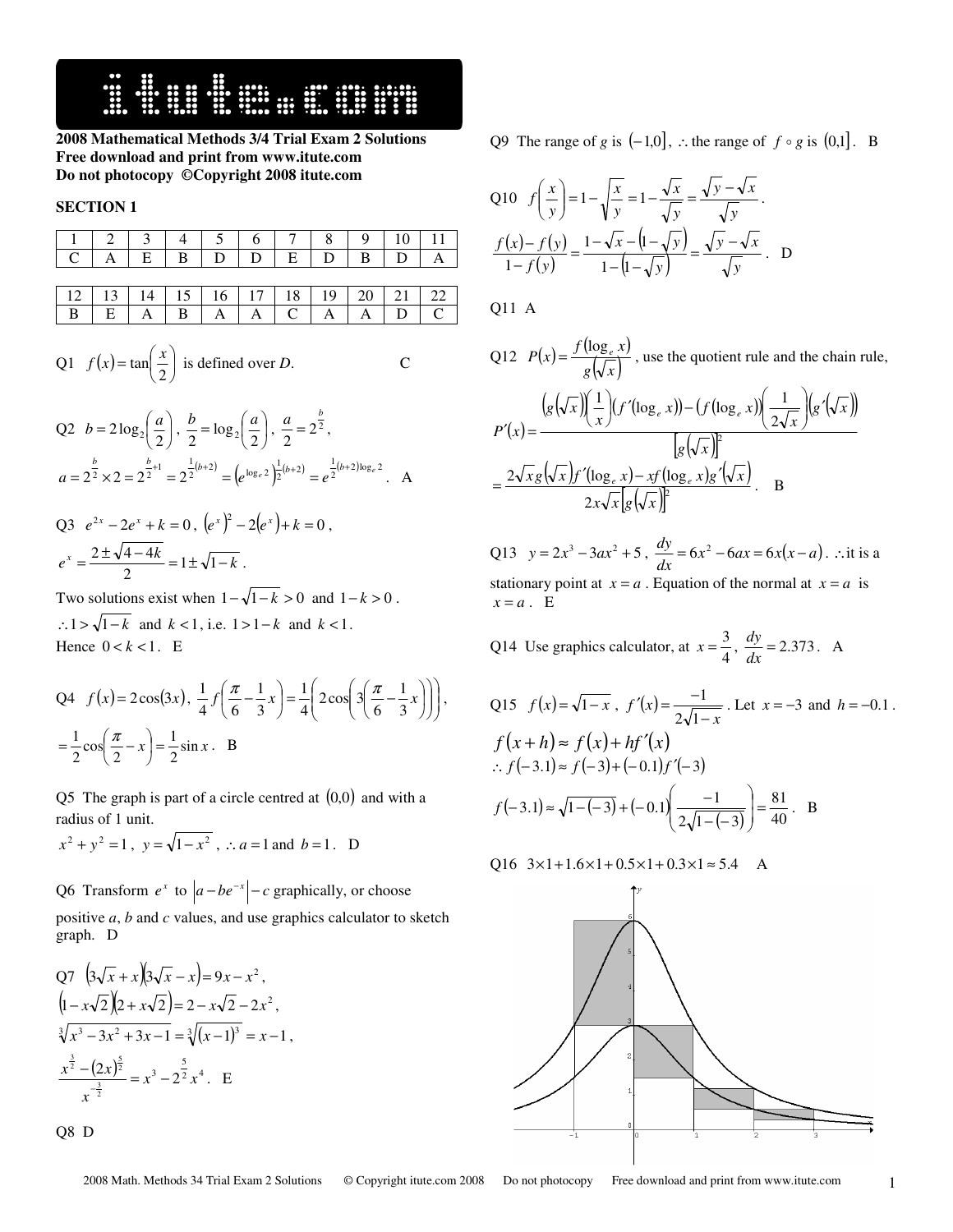Q17  $f(x) = (x+2)g(x)$  is a continuous decreasing function, ∴it has only one *x*-intercept at  $x = -2$ .

Required area = 
$$
\int_{a}^{-2} f(x)dx - \int_{-2}^{b} f(x)dx = [F(x)]_{a}^{-2} - [F(x)]_{-2}^{b}
$$
  
= 2F(-2)-F(a)-F(b). A

Q18 
$$
\frac{20}{36} = \frac{5}{9}
$$
. C

| (1,1) | (1,2) | (1,3) | (1,4) | (1,5) | (1,6) |
|-------|-------|-------|-------|-------|-------|
| (2,1) | (2,2) | (2,3) | (2,4) | (2,5) | (2,6) |
| (3,1) | (3,2) | (3,3) | (3,4) | (3,5) | (3,6) |
| (4,1) | (4,2) | (4,3) | (4,4) | (4,5) | (4,6) |
| (5,1) | (5,2) | (5,3) | (5,4) | (5,5) | (5,6) |
| (6,1) | (6,2) | (6,3) | (6,4) | (6,5) | (6.6) |

Q19

$$
\overline{X} = (-1)\left(2 \times \frac{1}{30}\right) + 1\left(2 \times \frac{1}{10}\right) + 3\left(2 \times \frac{1}{6}\right) + 5\left(2 \times \frac{2}{15}\right) + 7\left(2 \times \frac{1}{15}\right)
$$
  
=  $\frac{51}{15}$ . A

Q20

|          | X > 0.36 | X < 0.36 |      |
|----------|----------|----------|------|
| X > 0.64 | 0.19     |          | 0.19 |
| X < 0.64 | 0.33     | 0.48     | 0.81 |
|          | 0.52     | 0.48     |      |

$$
\Pr(X > 0.36 \mid X < 0.64) = \frac{\Pr(0.36 < X < 0.64)}{\Pr(X < 0.64)} = \frac{0.33}{0.81} = \frac{11}{27}. \quad \text{A}
$$

Q21  $\mu = \frac{1.25 + 1.55}{2} = 1.30$  $\mu = \frac{1.25 + 1.35}{2} = 1.30$  and  $\sigma = \frac{1.35 - 1.30}{2} = 0.025$  $\sigma = \frac{1.35 - 1.30}{2} = 0.025$ .  $Pr(1.28 < X < 1.38) = normalcdf(1.28, 1.38, 1.30, 0.025) \approx 0.79$ . D

Q22 
$$
\int_{0}^{M} \frac{1}{\sqrt{3} \cos^2 t} dt = 0.5
$$
,  $\int_{0}^{M} \frac{1}{\sqrt{3}} \sec^2 t dt = 0.5$ ,  

$$
\therefore \left[ \frac{1}{\sqrt{3}} \tan t \right]_{0}^{M} = 0.5
$$
,  $\frac{1}{\sqrt{3}} \tan M = 0.5$ ,  $M = 0.714$ . C

## **SECTION 2**

Q1a 
$$
x = \frac{16}{y^4} - 1
$$
,  $x + 1 = \frac{16}{y^4}$ ,  $y^4 = \frac{16}{x+1}$ ,  $y = \pm \left(\frac{2^4}{x+1}\right)^{\frac{1}{4}}$ ,  
\n $y = \pm \frac{2}{(x+1)^{\frac{1}{4}}}$ .  
\nQ1b  
\n $\left| \begin{array}{c} 1 \\ 4 \end{array} \right|$ 



Q1c 
$$
L(x) = \frac{2}{(x+1)^{\frac{1}{4}}} - \frac{-2}{(x+1)^{\frac{1}{4}}} = \frac{4}{(x+1)^{\frac{1}{4}}}.
$$

Q1di 
$$
\frac{dL}{dt} = \frac{dL}{dx} \times \frac{dx}{dt} = -\frac{1}{4} \times 4(x+1)^{-\frac{5}{4}} \times 2 = -\frac{2}{(x+1)^{\frac{5}{4}}}.
$$
  
Rate of decrease of  $L = \frac{2}{(x+1)^{\frac{5}{4}}}$ .

Q1dii When 
$$
t = 7.5
$$
,  $x = vt = 2 \times 7.5 = 15$ .  
Rate of decrease of  $L = \frac{2}{(15+1)^{\frac{5}{4}}} = \frac{1}{16}$ .

$$
\text{Q1e} \quad \Delta A = 2 \times \int_0^{15} \frac{2}{(x+1)^{\frac{1}{4}}} dx = 2 \times \left[ \frac{8(x+1)^{\frac{3}{4}}}{3} \right]_0^{15} = \frac{112}{3}.
$$
\n
$$
\text{Average rate of increase of the area} = \frac{\Delta A}{\Delta t} = \frac{\frac{112}{3}}{7.5} = \frac{224}{45}.
$$

Q2a 
$$
2\pi
$$
 $\left[1 - (1 - h)^2\right] = 2\pi (1 - (1 - h))(1 + (1 - h)) = 2\pi h(2 - h).$   
Q2b  $\frac{2}{3} - (1 - h) + \frac{(1 - h)^3}{3} = \frac{2}{3} - 1 + h + \frac{1 - 3h + 3h^2 - h^3}{3}$   
=  $h^2 - \frac{h^3}{3}.$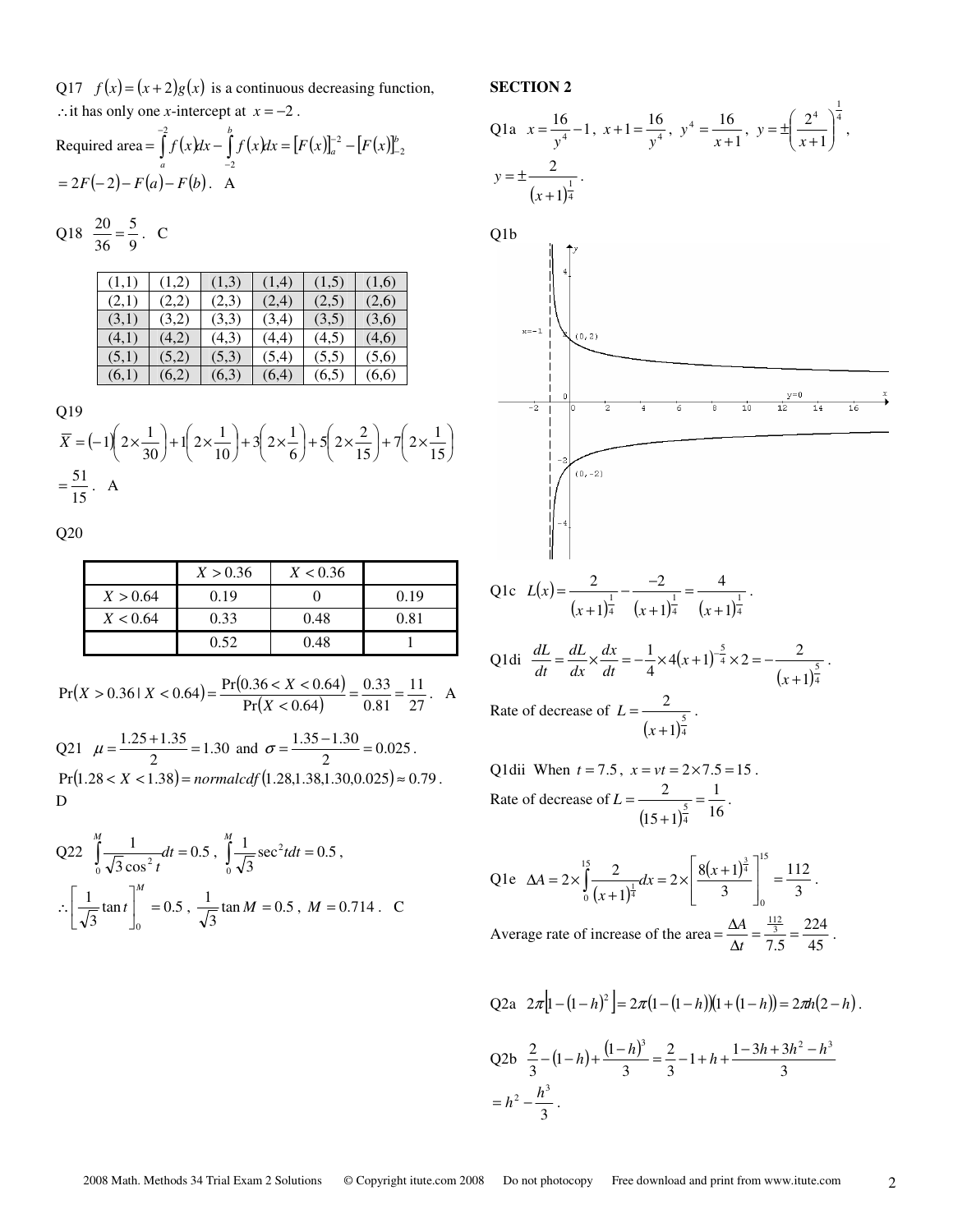Q2c When  $h = 1$ , max  $V = 2\pi \left(\frac{2}{3}\right) = \frac{3\pi}{3}$ 4 3  $2\pi\left(\frac{2}{3}\right) = \frac{4\pi}{3}$  $\left(\frac{2}{1}\right)$ ∖  $V = 2\pi \left(\frac{2}{2}\right) = \frac{4\pi}{2} \text{ m}^3.$ Q2d  $V = \frac{0.7}{3}$  $V = \frac{4\pi}{3} \text{ m}^3 = \frac{4\pi}{3} \times 10^6$  $=\frac{4\pi}{3}\times10^6 \text{ cm}^3 = \frac{4\pi}{3}\times10^3$  $=\frac{4\pi}{\lambda} \times 10^3$  litres. Time required =  $\frac{3}{2}$  =  $\frac{2\pi}{3} \times 10^3$ 3  $\frac{\pi}{3}$  × 10 2 2  $\frac{1}{3}$  × 10 4  $=\frac{2\pi}{2} \times$ ×  $=\frac{3}{2} = \frac{2\pi}{2}$ π seconds.

Q2e 2 litres per second = 
$$
2 \times 10^{-3}
$$
 m<sup>3</sup> per second.  
\n
$$
V = 2\pi \left( h^2 - \frac{h^3}{3} \right), \frac{dV}{dt} = \frac{dV}{dh} \times \frac{dh}{dt},
$$
\n
$$
\frac{dV}{dt} = 2\pi (2h - h^2) \frac{dh}{dt}, \therefore \frac{dh}{dt} = \frac{1}{2\pi (2h - h^2)} \times \frac{dV}{dt}.
$$
\nWhen  $h = 0.5$ ,  $\frac{dh}{dt} = \frac{1}{2\pi (1 - 0.25)} \times (-2 \times 10^{-3}) = -1.82 \times 10^{-4}$   
\nRate of decrease =  $1.82 \times 10^{-4}$  ms<sup>-1</sup>.

Q2f  $A = 2\pi (2h - h^2)$ ,  $\frac{dA}{dt} = \frac{dA}{dh} \times \frac{dh}{dt} = 2\pi (2 - 2h) \frac{dh}{dt}$ *dh dh dA dt*  $\frac{dA}{dt} = \frac{dA}{dt} \times \frac{dh}{dt} = 2\pi (2 - 2h) \frac{dh}{dt}.$ When  $h = 0.5$ ,  $\frac{dA}{dt} = 2\pi \times (-1.82 \times 10^{-4}) = -1.14 \times 10^{-3}$  $\frac{dA}{dt} = 2\pi \times (-1.82 \times 10^{-4}) = -1.14 \times 10^{-3}$ . Rate of decrease =  $1.14 \times 10^{-3}$  m<sup>2</sup>s<sup>-1</sup>.

Q2gi When  $h = 0.5$ , volume of water =  $2\pi \left( 0.5^2 - \frac{0.5^2}{3} \right) = 1.309$  $2\pi\left(0.5^2-\frac{0.5^3}{3}\right)$  = J  $\backslash$  $\parallel$ ∖ ſ  $= 2\pi \left| 0.5^2 - \frac{0.5}{2} \right| = 1.309 \text{ m}^3.$ Volume of water plus pebbles =  $1.309 + 0.831 = 2.140 \text{ m}^3$ .  $\overline{\phantom{a}}$ J  $\backslash$  $\overline{\phantom{a}}$ l ſ  $\therefore$  2.140 =  $2\pi \left( h^2 - \frac{h^3}{3} \right)$ . Using graphics calculator, *h* = 0.661 m.

Q2gii Yes.  $\frac{du}{dt} = \frac{dv}{dt} \times \frac{1}{2\pi(2h - h^2)}$ 1  $dt = 2\pi(2h - h)$ *dV dt dh* −  $=\frac{d\mathbf{r}}{dt}\times\frac{1}{2\pi(2h-h^2)}$ . Since  $\frac{dV}{dt}$  is constant,  $\frac{dh}{dt} \propto \frac{1}{2h - h^2}$ 1 *dt h h dh* −  $\propto \frac{1}{\sim 1 \cdot 1^2}$ .

Q3a For  $y = c - a \cos(bx)$ ,  $\frac{T}{2} = 6$ ,  $\therefore T = 12 = \frac{2\pi}{b}$ ,  $\therefore b = \frac{\pi}{6}$ . Its amplitude is 2, ∴ *a* = 2.  $y = -2\cos\left(\frac{\pi}{6}x\right)$  $\left(\frac{\pi}{x}\right)$ l  $y = -2\cos\left(\frac{\pi}{6}x\right)$  is translated upwards by 3,  $\therefore$  *c* = 3. For semi-circle  $(x-h)^2 + (y-k)^2 = 1.5^2$ ,  $x \in [6.5,8]$ , radius is 1.5. It is the translation of the semi-circle  $x^2 + y^2 = 1.5^2$ ,  $x \in [-1.5,0]$  to the right by 8 units and upwards by 2.5 units. ∴*h* = 8 and *k* = 2.5.

 $Q3b \quad P(8,4)$ 

Q3ci The semi-circle in the third wave crest is the translation of the semi-circle  $x^2 + y^2 = 1.5^2$ ,  $x \in [-1.5,0]$  to the right by 24 units and upwards by 2.5 units,

∴its equation is  $(x - 24)^2 + (y - 2.5)^2 = 1.5^2$ ,  $x \in [22.5, 24]$ .

Q3cii The cosine curve in the fourth wave crest is the translation of  $y = 3 - 2\cos\left(\frac{\pi}{6}x\right)$  $\left(\frac{\pi}{x}\right)$ l  $y = 3 - 2\cos\left(\frac{\pi}{6}x\right)$ ,  $x \in [0,8]$ , to the right by 24 units, ∴its equation is  $y = 3 - 2\cos\left(\frac{\pi}{6}(x - 24)\right)$  $\left(\frac{\pi}{4}(x-24)\right)$ l  $y = 3 - 2\cos\left(\frac{\pi}{6}(x - 24)\right), x \in [24, 32].$ 

Q3di Same area as the first wave crest,

$$
A = \int_{0}^{8} \left( 3 - 2\cos\left(\frac{\pi}{6}x\right) - (-2)\right) dx - \frac{1}{2}\pi (1.5)^{2}
$$
  
= 
$$
\int_{0}^{8} \left( 5 - 2\cos\left(\frac{\pi}{6}x\right) \right) dx - \frac{9\pi}{8} = \left[ 5x - \frac{12\sin\left(\frac{\pi}{6}x\right)}{\pi} \right]_{0}^{8} - \frac{9\pi}{8}
$$
  
= 
$$
40 + \frac{6\sqrt{3}}{\pi} - \frac{9\pi}{8} \text{ m}^{2}.
$$

Q3dii 
$$
V = A \times l = \left(40 + \frac{6\sqrt{3}}{\pi} - \frac{9\pi}{8}\right) \times 10 = 398 \text{ m}^3.
$$

Q4a Inverse equation:  $x = a \log_e y + \frac{1}{2}$  $x = a \log_e y + \frac{1}{2}, \log_e y = \frac{x - a}{a}$  $\log_e y = \frac{x - \frac{1}{2}}{2}$ , *a x a x*  $y = e^{\frac{x-\frac{1}{2}}{a}} = e^{\frac{2x-1}{2a}}, \therefore f^{-1}(x) = e^{\frac{2x-1}{2a}}$  $f^{-1}(x) = e^{-2}$ ∴  $f^{-1}(x) = e^{\frac{2x-1}{2a}}$ .

Q4b



Q4ci  $y = a \log_e x + \frac{1}{2}$  $y = a \log_e x + \frac{1}{2}$ . At the contact point,  $\frac{dy}{dx} = \frac{a}{x} = 1$ *a*  $\frac{dy}{dx} = \frac{a}{x} = 1$  and  $y = x$ ,  $\therefore$   $y = x = a$ ,  $\therefore$   $a = a \log_e a + \frac{1}{2}$ ,  $\therefore$   $a - a \log_e a - \frac{1}{2} = 0$ . Using graphics calculator,  $a = 2.156$ .

Q4cii (2.156,2.156).